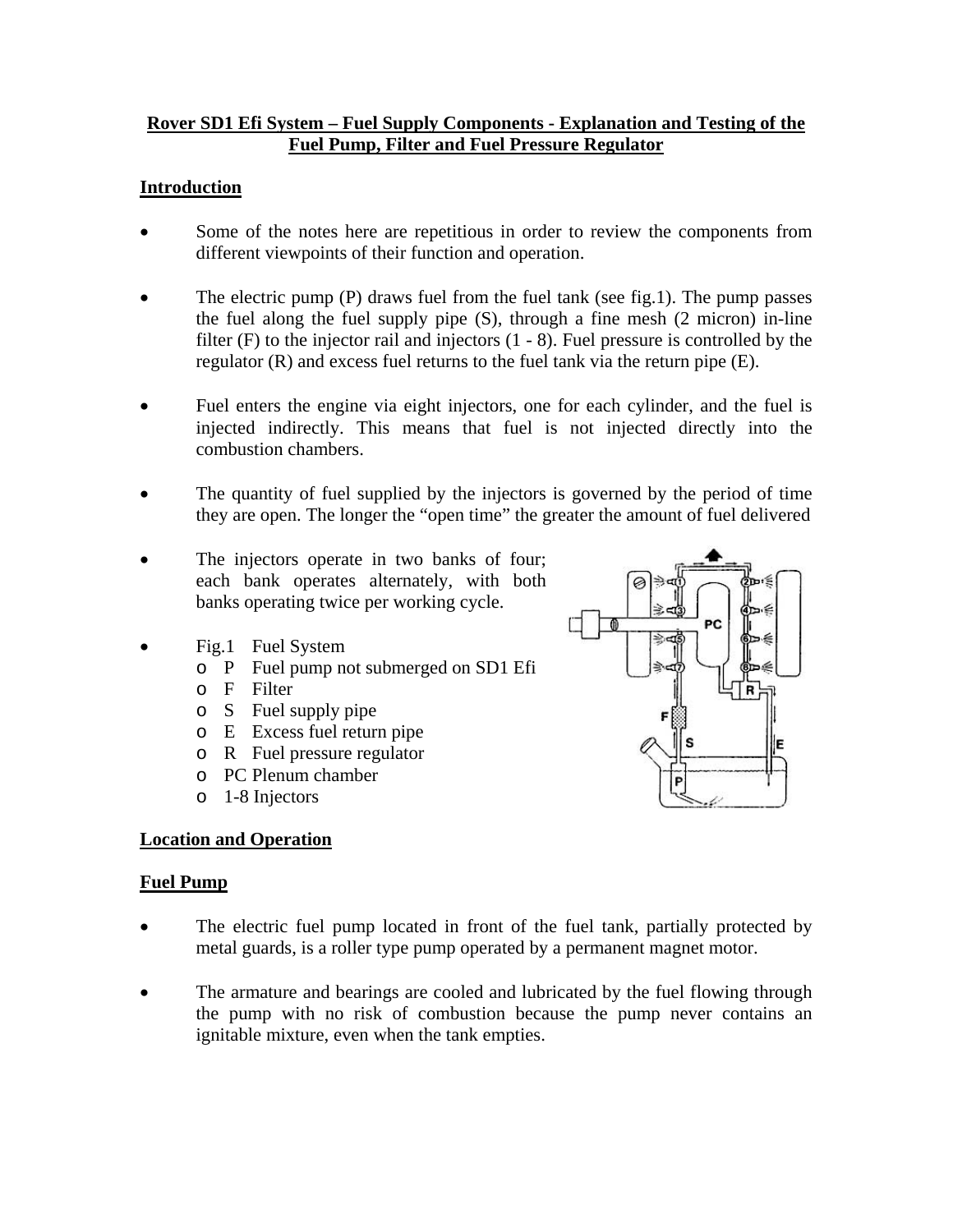- Fig.2 shows an eccentric rotor (RT) mounted on the armature shaft with rollers (RO) in pockets rotating within the housing (H). When the motor is energised centrifugal force acting on the rollers forces them outwards, to act as seals.
- The fuel between the rollers is forced to the high pressure side of the system (HP). A pressure relief valve (PR) is located within the roller pump (RP) prior to the armature (A) and protects the pump from over-pressurizing.
- A non-return valve (NR) is located in the pump outlet to the filter and injectors; it prevents fuel draining from the injector supply pipe.
- Fig.2 Fuel Pump
	- o RT Rotor
	- o RO Roller
	- o H Housing
	- o HP High pressure side
	- o RP Roller pump
	- o PR Pressure relief valve
	- o A Armature
	- o NR Non-return valve



Fuel gravitates through a filter in the tank to the pump inlet and into the roller pump ensuring that the system is primed. The roller pump generates the necessary fuel pressure to feed the injection system. Excess pressure opens the relief valve allowing fuel to re-circulate to the pump input.

# **Fuel Filter**

- The filter is mounted on the N/S inner wing behind the suspension turret. Injectors are machined to close tolerances so thorough fuel filtering is essential to efficient operation and long life.
- It is a 2 micron, fine mesh unit that must be changed as recommended. The arrow on the filter body shows the direction of fuel flow.

# **Fuel Pressure Regulator**

- The fuel pressure regulator, located on a bracket adjacent to the rear of the RH rocker cover, is required to control the pressure of fuel delivered at the injectors by sensing variations in manifold depression or vacuum.
- This ensures the quantity of fuel released by the injectors is governed by one factor only - injector "open time".
- Fitted in the excess fuel return pipe (E), close to the injector fuel rail with its fuel supply  $(F)$  as seen in Fig.2, it has two chambers separated by a diaphragm  $(R1)$ .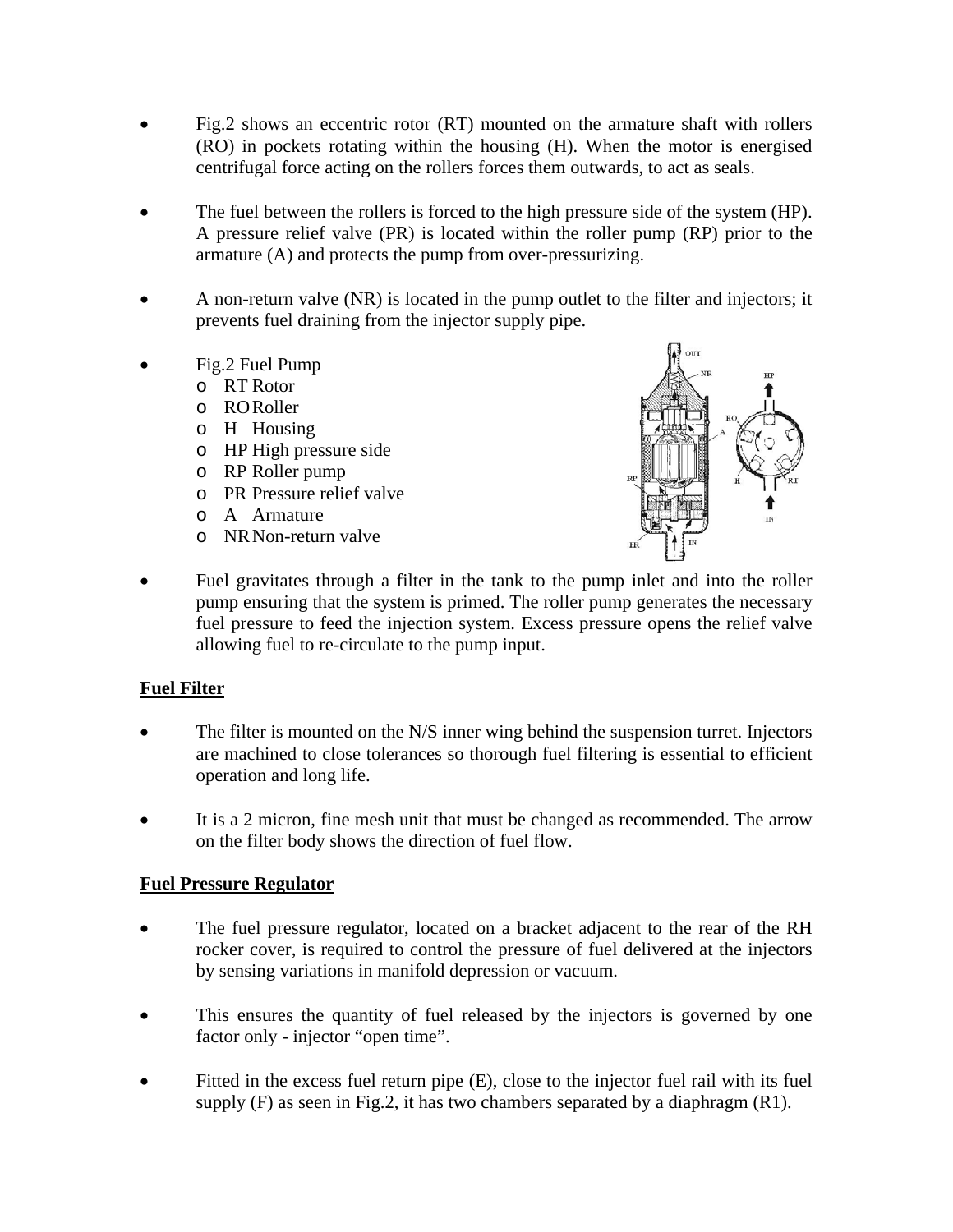- One chamber contains fuel from the supply line (F). The other is linked by a pipe to the engine side of the throttle butterfly (T) to sense manifold depression (D).
- At rest, the spring (R2) holds the diaphragm valve against the fuel return pipe.
- Fig.3 Fuel Pressure Regulator
	- o T Throttle butterfly
	- o D Manifold depression (or vacuum)
	- o E Excess fuel return
	- o J Injector
	- o R1 Regulator diaphragm valve
	- o R2 Regulator spring
	- o F Fuel Rail (pump supply)
- At full throttle (Fig.3A) manifold vacuum is low; the spring holds the diaphragm on its fuel return pipe seat so pump pressure must reach approx 36 psi to move the diaphragm valve against spring pressure allowing excess fuel to return to the tank.
- At idle and overrun (Fig.3B), manifold depression is high. The fuel return is opened and pressure falls to 26 psi. Intermediate vacuums regulate fuel pressure between the minimum and maximum.
- Thus pressure varies between 26 and 36 psi according to manifold depression ensuring the amount of fuel delivered by injectors is governed only by injector "open time".





# **Testing the Electrical Components**

- Fig.4 Electrical circuit
	- o SM Steering module
		- o FPR Fuel pump relay
- Conditions
	- o ECU multiplug disconnected
	- o Connect meter between ECU multiplug terminal 20 and earth
	- o Ignition ON
	- o Air flow meter flap closed

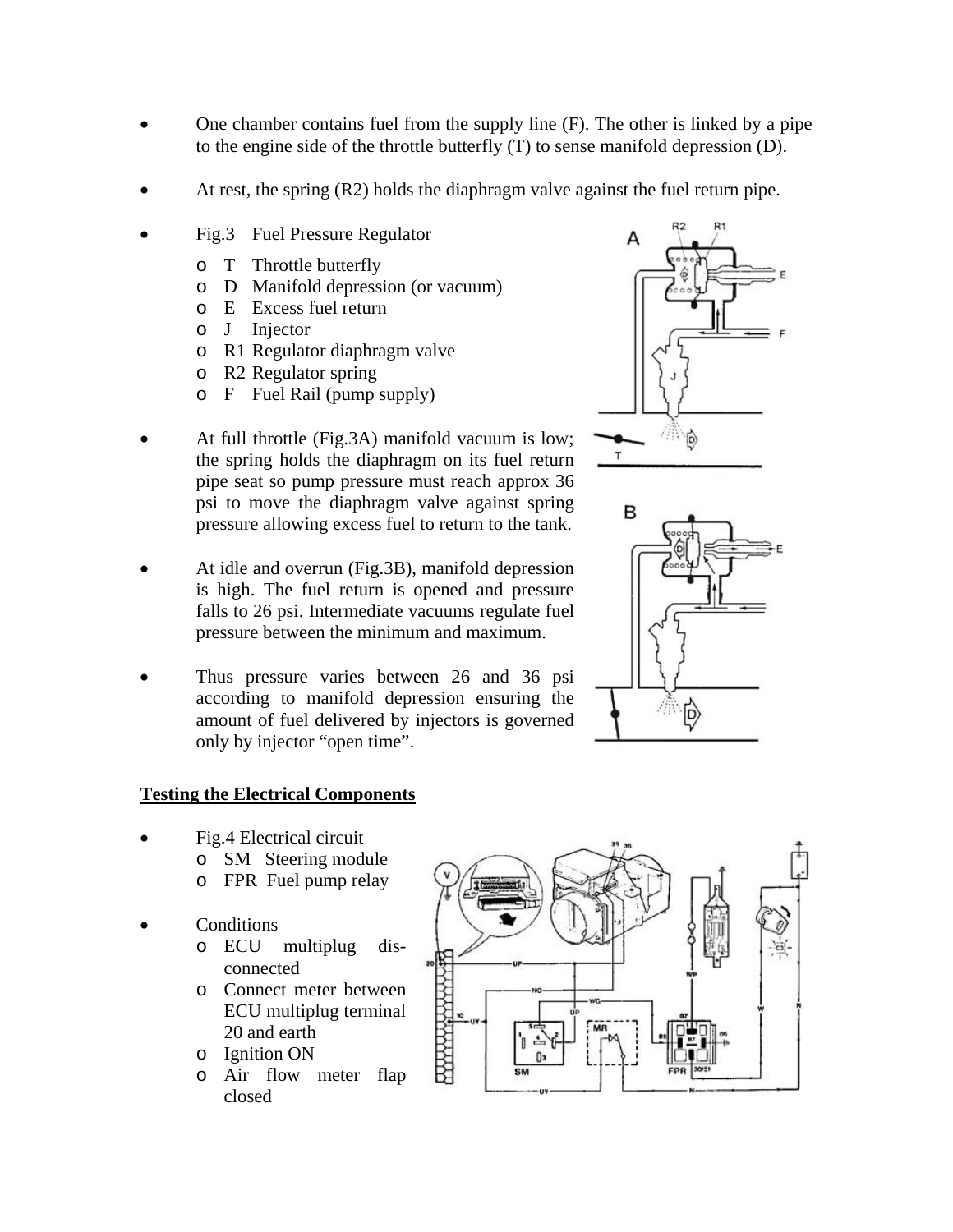- Reading should be zero volts
	- o If incorrect (reading a voltage) it means the fuel pump contacts of the air flow meter are closed indicating a fault which must be resolved before proceeding
- Manually open air flow meter flap
	- o Listen for fuel pump relay and fuel pump operation
	- o Voltmeter should read 11 to 12.5 volts
- If below 11 volts check
	- o Battery voltage is not similarly low
	- o All wiring and connections shown in diagram
- If still below 11 volts
	- o Substitute steering module
- If voltmeter reads correctly but relay or pump are not heard to operate
	- o Substitute steering module (SM) and then fuel pump relay (FPR)
- If pump still fails to operate, suspect faulty fuel pump or connections
	- o Check wiring/connectors from relay to fuel pump via the fuel pump resistor
	- o Check for debris preventing the pump from operating
	- o If all OK replace the fuel pump

# **Fuel Pressure Checking**

- **SAFETY WARNING: Under operating conditions the fuel injection system is pressurised by a high pressure pump operating at 26 to 36 psi. When the engine is stationary this pressure is maintained within the system.**
- **To prevent pressurised fuel escaping and to avoid personal injury it is necessary to depressurise the fuel injection system before connection of a test gauge or any servicing is carried out.**

# **Depressurising the Fuel System**

- Remove the fuel pump relay located behind the passenger glove box to immobilise the fuel pump.
- Start and run the engine to use up the fuel in the fuel rail, the line pressure will drop and the engine will stall.
- Switch the ignition off and disconnect the battery.
- Fuel at low pressure will remain in the system which can be released by removing the cold start injector from the plenum chamber and placing it in a suitable container.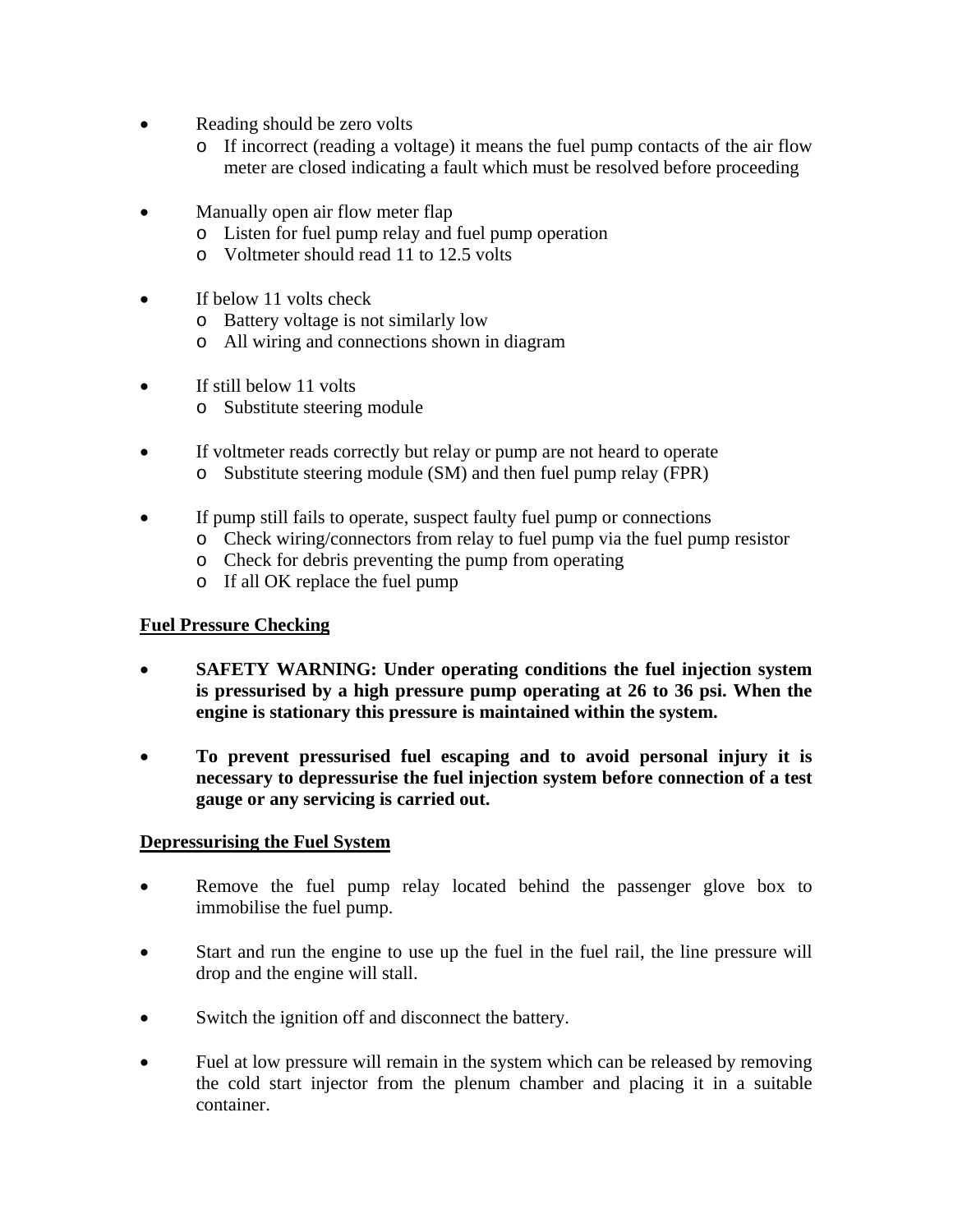• Release the hose clip and carefully remove the hose from the injector to discharge the remaining fuel into the container.

# **Pressure gauge**

- Connect a suitable pressure gauge to the injector hose.
- Refit the cold start injector to the plenum chamber, refit the fuel pump relay and re-connect the battery.

# **Testing the Fuel Pressure Regulator**

- Remove the air filter from the airflow meter, switch on the ignition and operate the flap in the air flow meter by hand to energise the fuel pump. o The fuel pressure should be 35 - 37 psi.
- Switch off the ignition. o The fuel pressure should remain at 35 - 37 psi
- The fuel pressure may fall very slowly due to inconsequential weeping in either the fuel pressure regulator valve or the fuel pump non-return valve.
	- o A slow steady fall is acceptable but a rapid fall must be investigated
- If the pressure test is unsatisfactory the most likely cause of the problem is the fuel pressure regulator.
	- o Replace the fuel pressure regulator with a new or known good substitute unit
- If after fitting a known good regulator and re-testing the system, the pressure continues to fall rapidly check the following until the cause is found.
	- o The fuel injectors
	- o The fuel pump non-return valve
	- o The fuel system pipe-work
- Depressurise the fuel system again before removing the test gauge.
- After final reconnection of the pipes check for fuel leaks at all the joints both before and after the fuel injection system is re-pressurised.

# **Conclusions**

• So many problems can be attributed to the Rover SD1 Efi fuel system due to fuel flow and fuel pressure issues and because of the age of these cars the primary cause is liable to be fuel contamination due to a broken tank filter allowing crud into the fuel pump and beyond.